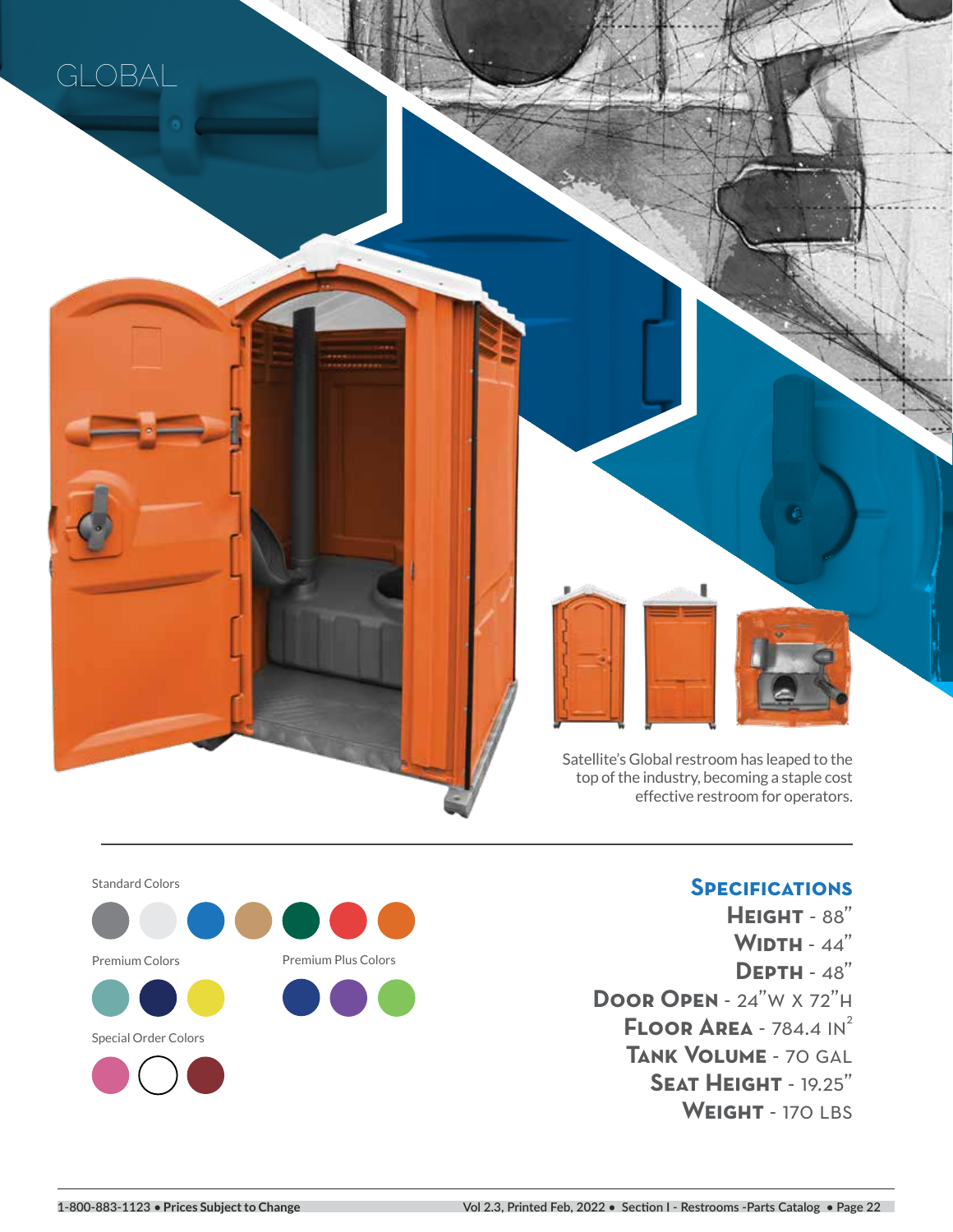## **GLOBAL II BASE CONFIGURATION - DARK GRAY**

| PART# | QPU            | <b>DESCRIPTION</b>                  |  |  |
|-------|----------------|-------------------------------------|--|--|
| 14133 | $\mathbf{1}$   | Vent Pipe- 4 X 63 Dgry              |  |  |
| 10570 | $\mathbf{1}$   | Seat-Toilet Tuf/Fre/Lib Black       |  |  |
| 22209 | $\mathbf{1}$   | Hood-Papergrd 3 Roll Dgry           |  |  |
| 10891 | $\mathbf{1}$   | Hook-Flat Coat Stnls                |  |  |
| 40020 | 4              | <b>Extrusion- GBT Drilled Black</b> |  |  |
| 10032 | $\mathbf{1}$   | Cover-Floor Impact Base             |  |  |
| 10034 | $\mathbf{1}$   | Base Assy-Impact Solid Floor        |  |  |
| 10030 | 2              | Runner-Impact Base                  |  |  |
| 40237 | 1              | Front Assy-GB II Lgry               |  |  |
| 16307 | $\mathbf{1}$   | Nut-1/4-20 Nyloc Stnls              |  |  |
| 17436 | 1              | Rivet-Avdel Silver                  |  |  |
| 22310 | $\mathbf{1}$   | Spindle- Prgrd II 3 Roll Metal      |  |  |
| 40225 | 1              | Hdwe-GBII                           |  |  |
| 40052 | $\mathbf{1}$   | SCREW-1/4-20x3-1/2 PH PNHD SS       |  |  |
| 12382 | 1              | Washer-1/4 Flat Stnls               |  |  |
| 40057 | $\mathbf{1}$   | Handle- GB Toilet Grey              |  |  |
| 11054 | 6              | Rivet-#68 Aal Pop                   |  |  |
| 22727 | 8              | Screw-1/4 X 1 Lag Stnls             |  |  |
| 22726 | 14             | Screw-1/4 X 1-1/2 Lag Stnls         |  |  |
| 11360 | 23             | Washer-1/4 Id Fender Stnls          |  |  |
| 13860 | 30             | Screw- #14 X 1-1/2 W/Wsh Gold       |  |  |
| 11030 | 54             | Rivet-#66 Aal Pop                   |  |  |
| 11315 | 58             | Washer- 3/16 Rivet Stnls            |  |  |
| 40230 | 3              | Panel- GB II Lgry                   |  |  |
| 40223 | 1              | Roof- GB II Natural                 |  |  |
| 22639 | $\mathbf{1}$   | Tank Pkg-Tfw Tnk/Url/3pg            |  |  |
| 14119 | 1              | Urinal-Standover Dgry               |  |  |
| 10029 | $\mathbf{1}$   | Frame-Impact Base                   |  |  |
| 10031 | 15             | Plug-Impact Base                    |  |  |
| 11315 | $\overline{4}$ | Washer- 3/16 Rivet Stnls            |  |  |
| 40104 | $\mathfrak{p}$ | <b>Tube- GB Front Handle</b>        |  |  |
| 40110 | $\mathbf{1}$   | Spring-GB Front                     |  |  |
| 18098 | $\mathbf{1}$   | Screw-#10 X 2 Pn Ph Tap             |  |  |
| 40150 | $\mathbf{1}$   | Rod Sleeve- GB Front Spring         |  |  |
| 40148 | 1              | Rod-GB Front                        |  |  |
| 17436 | $\overline{5}$ | Rivet-Avdel Silver                  |  |  |
| 11054 | $\mathbf{1}$   | Rivet-#68 Aal Pop                   |  |  |
| 22207 | $\overline{4}$ | Rivet-#68 Aap Pop                   |  |  |
| 40140 | $\overline{c}$ | Hasp-GB Front                       |  |  |
|       |                |                                     |  |  |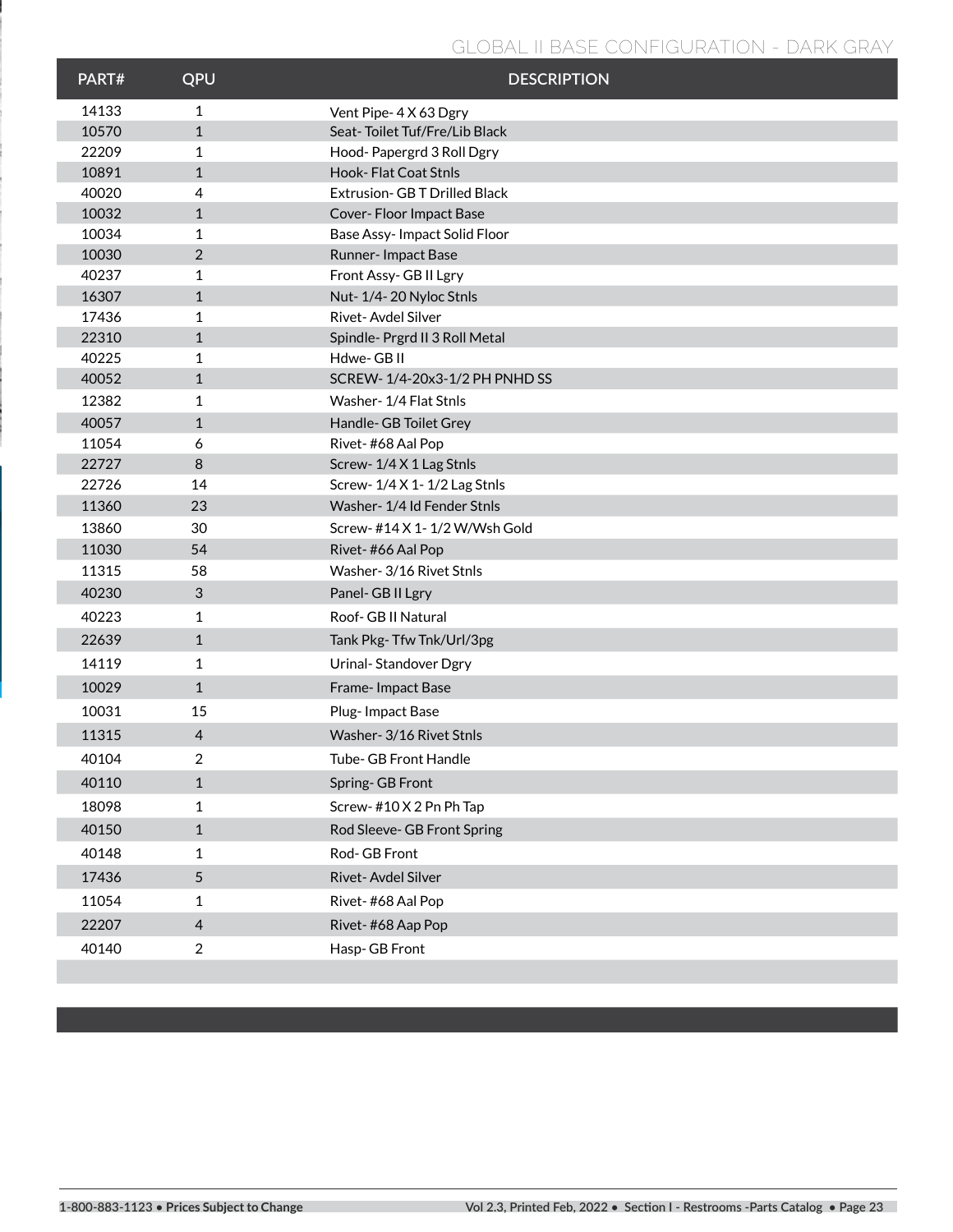

| <b>STANDARD COLORS</b> |                                                 |                   |                   |                     |  |
|------------------------|-------------------------------------------------|-------------------|-------------------|---------------------|--|
|                        | <b>DARK GRAY</b>                                | <b>ROYAL BLUE</b> | SAND              | <b>FOREST GREEN</b> |  |
| <b>FRONT PART#</b>     | 40281                                           | 40233             | 40235             | 40234               |  |
| PANEL PART#            | 40280                                           | 40226             | 40228             | 40227               |  |
|                        | <b>RED</b>                                      | <b>ORANGE</b>     | <b>LIGHT GRAY</b> |                     |  |
| <b>FRONT PART#</b>     | 40239                                           | 40236             | 40237             |                     |  |
| PANEL PART#            | 40232                                           | 40229             | 40230             |                     |  |
| <b>PREMIUM</b>         |                                                 |                   |                   |                     |  |
|                        | <b>AQUA</b>                                     | <b>DARK BLUE</b>  | <b>YELLOW</b>     |                     |  |
| <b>FRONT PART#</b>     | 40246 - \$236.00                                | 40277 - CALL      | 40238 - \$236.00  |                     |  |
| PANEL PART#            | 40231 - \$90<br>40244 - \$90.00<br>40278 - CALL |                   |                   |                     |  |
| PREMIUM +              |                                                 |                   |                   |                     |  |
|                        | <b>TURBO BLUE</b>                               | <b>PURPLE</b>     | LIME              |                     |  |
| <b>FRONT PART#</b>     | 40285 - CALL                                    | 40262 - CALL      | 40276 - CALL      |                     |  |
| PANEL PART#            | 40286 - CALL                                    | 40217 - CALL      | 40275 - CALL      |                     |  |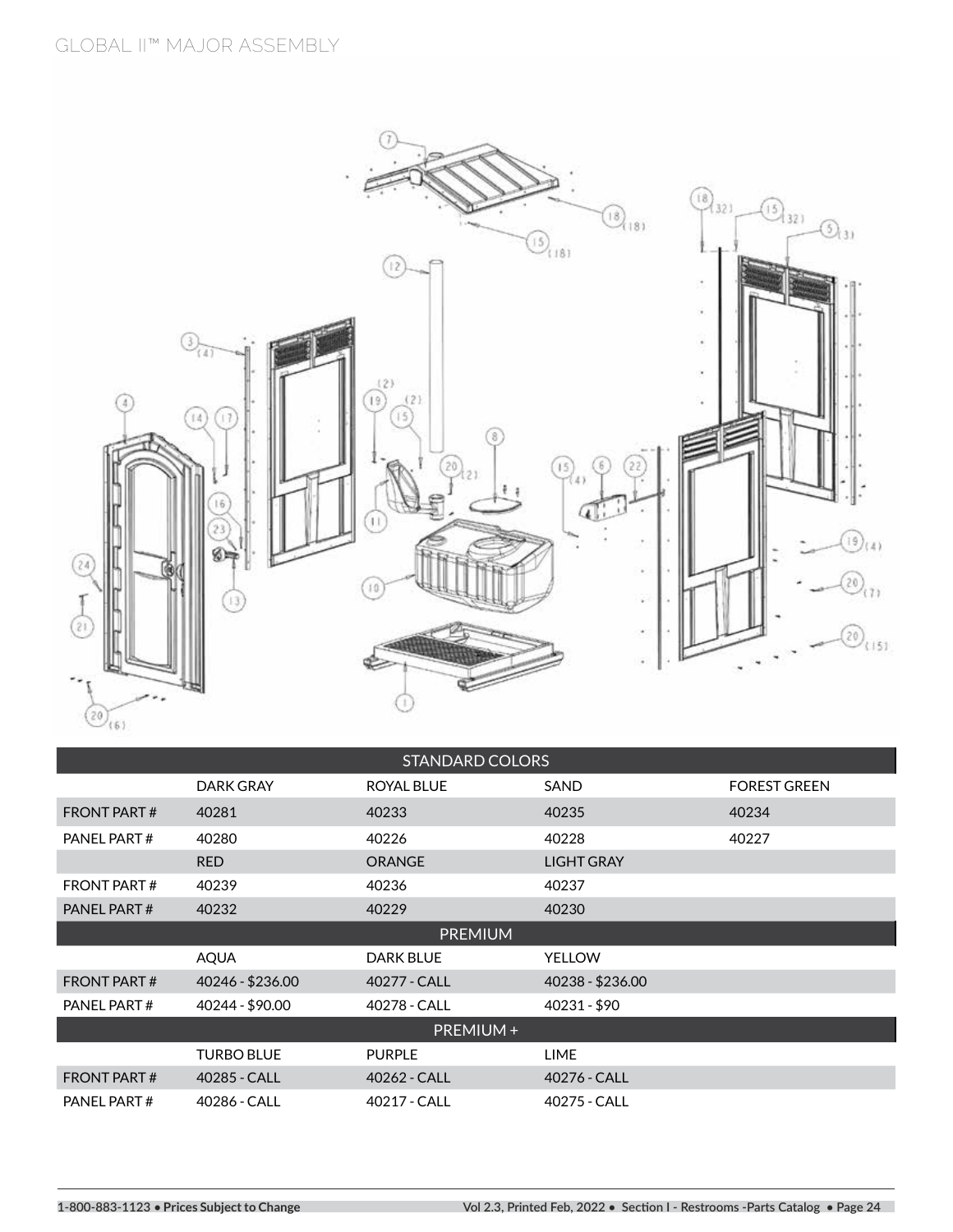| <b>REV</b><br><b>ITEM#</b> | PART#            | QPU          | <b>DESCRIPTION</b>                                               |
|----------------------------|------------------|--------------|------------------------------------------------------------------|
| $\mathbf{1}$               | 10033            | $\mathbf{1}$ | BASE-ASSY-IMPACT GRID FLOOR                                      |
|                            | 10032            | $\mathbf{1}$ | COVER-FLOOR IMPACT BASE 20 1/2 X 40-1/2 (8 #22727 & 8<br>#11360) |
| 3                          | 40020            | 4            | EXTRUSION- GB T DRILLED BLACK                                    |
|                            | 40019            | $\mathbf{1}$ | EXTRUSION - GB HD DRILLED GRAY                                   |
| 4                          | <b>SEE COLOR</b> | $\mathbf{1}$ | <b>FRONT ASSY-GB II</b>                                          |
|                            | 40225            | $\mathbf{1}$ | <b>HDWE-GBII</b>                                                 |
| 5                          | <b>SEE COLOR</b> | 3            | PANEL- GB II                                                     |
| 6                          | 22209            | $\mathbf{1}$ | <b>HOOD-PAPERGRD 3 ROLL DGRY</b>                                 |
| $\overline{7}$             | 40223            | 1            | ROOF- GB II NATURAL                                              |
| $\overline{7}$             | 22335            | $\mathbf{1}$ | KIT-PAPERGRD II 3ROLL POP RVT                                    |
| 8                          | 10570            | $\mathbf{1}$ | <b>SEAT-TOILET BLACK (INCLUDES HARDWARE - 10 PER CASE)</b>       |
|                            | 19196            | $\mathbf{1}$ | KIT-T/SEAT 2-1/2 BOLT/NUT SET                                    |
|                            | 16075            | $\mathbf{1}$ | SHELF- MX2 & TUFWAY DGRY                                         |
| 10                         | 10553            | $\mathbf{1}$ | <b>TANK-TUFWAY DGRY</b>                                          |
| 11                         | 14119            | $\mathbf{1}$ | URINAL-STANDOVER DGRY                                            |
| 12                         | 14133            | $\mathbf{1}$ | VENT PIPE-4X 62-1/2 DGRY                                         |
| 13                         | 40057            | $\mathbf{1}$ | <b>HANDLE-GB TOILET GREY</b>                                     |
| 14                         | 10891            | 1            | <b>HOOK-FLAT COAT STNLS</b>                                      |
| $15*$                      | 11315            | 56           | WASHER-3/16 RIVET STNLS                                          |
| $16*$                      | 16307            | $\mathbf{1}$ | NUT-1/4-20 NYLOC STNLS                                           |
| $17*$                      | 17436            | $\mathbf{1}$ | <b>RIVET-AVDEL SILVER</b>                                        |
| $18*$                      | 11030            | 50           | RIVET-#66 AAL POP                                                |
| $19*$                      | 11054            | 6            | RIVET-#68 AAL POP                                                |
| $20*$                      | 13860            | 30           | SCREW-#14 X 1-1/2 W/WSH GOLD                                     |
| $21*$                      | 40052            | $\mathbf{1}$ | SCREW-1/4-20x3-1/2 PH PNHD SS                                    |
| 22                         | 22310            | $\mathbf{1}$ | SPINDLE-PRGRD II 3 ROLL METAL                                    |
| $23*$                      | 12382            | 1            | WASHER-1/4 FLAT STNLS                                            |
| $24*$                      | 11360            | $\mathbf{1}$ | WASHER-1/4 ID FENDER STNLS                                       |
|                            | 40225            | $\mathbf{1}$ | <b>HDWE-GBII</b>                                                 |
|                            | 40083            | $\mathbf{1}$ | KIT- GB T EXT HDWE ADD ON                                        |
|                            | 40242            | 1            | <b>INSTRUCTION- GB II T EXT (SEE WEBSITE)</b>                    |
|                            |                  |              |                                                                  |

## \* Only sold in multiples of 100 - availability limited- call for details

|                      |             | ASK ABOUT SPECIAL ORDER COLORS - CALL FOR DETAILS |               |  |
|----------------------|-------------|---------------------------------------------------|---------------|--|
| <b>SPECIAL ORDER</b> | <b>PINK</b> | <b>WHITE</b>                                      | <b>MAROON</b> |  |
| <b>FRONT PART #</b>  | 40247       | CALL                                              | CALL          |  |
| PANFI PART#          | 40245       | CALL                                              | CALL          |  |